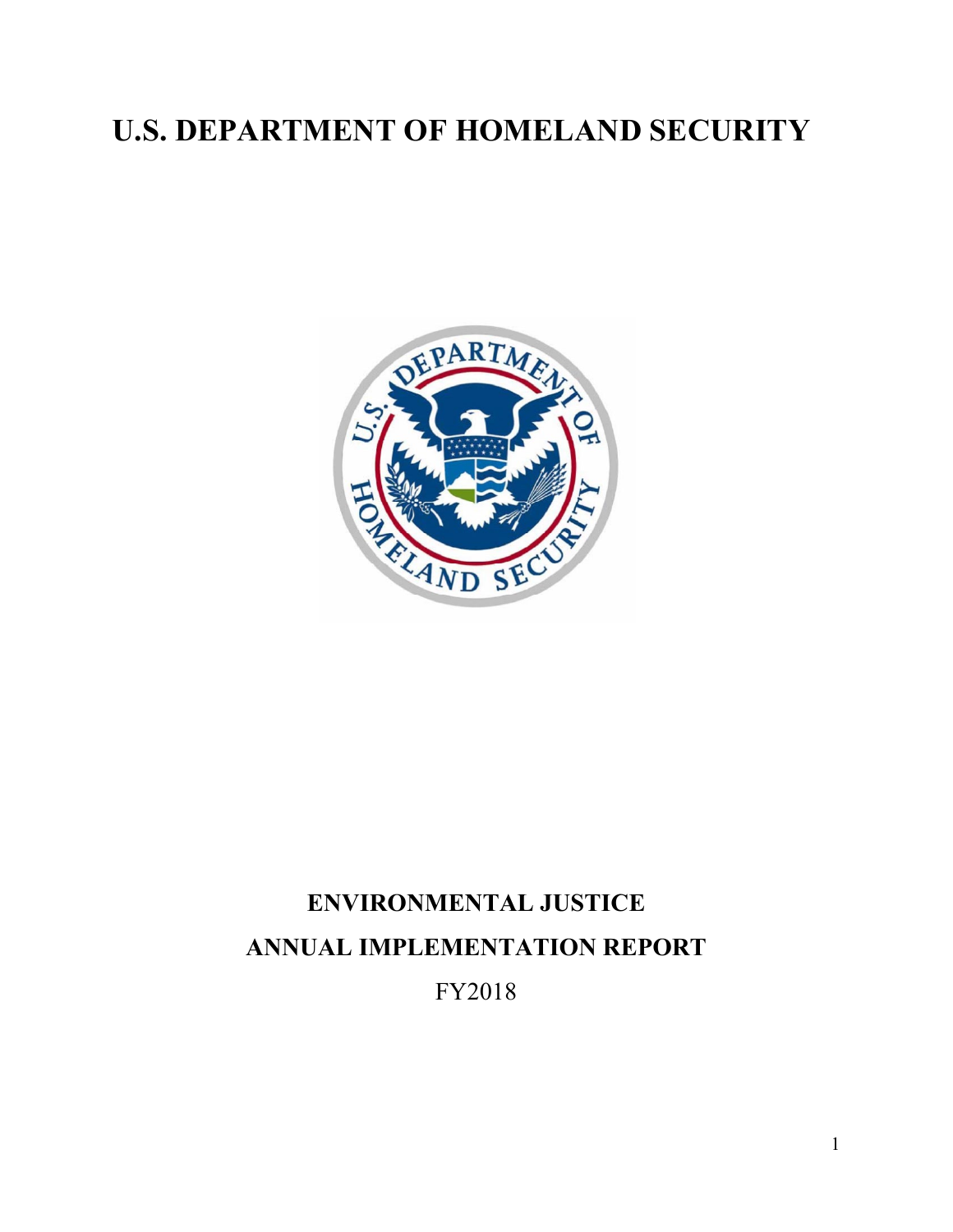## **Table of Contents**

| I.   |                                                                              |  |  |  |  |
|------|------------------------------------------------------------------------------|--|--|--|--|
| II.  |                                                                              |  |  |  |  |
| III. |                                                                              |  |  |  |  |
|      |                                                                              |  |  |  |  |
|      |                                                                              |  |  |  |  |
|      |                                                                              |  |  |  |  |
|      | Focus Area 1: Implementation of the National Environmental Policy Act (NEPA) |  |  |  |  |
|      | Focus Area 2: Implementation of Title VI of the Civil Rights Act of 1964, as |  |  |  |  |
|      |                                                                              |  |  |  |  |
|      | Focus Area 4: Impacts from Commercial Transportation and Supporting          |  |  |  |  |
|      |                                                                              |  |  |  |  |
|      |                                                                              |  |  |  |  |
|      |                                                                              |  |  |  |  |
|      |                                                                              |  |  |  |  |
|      |                                                                              |  |  |  |  |
|      |                                                                              |  |  |  |  |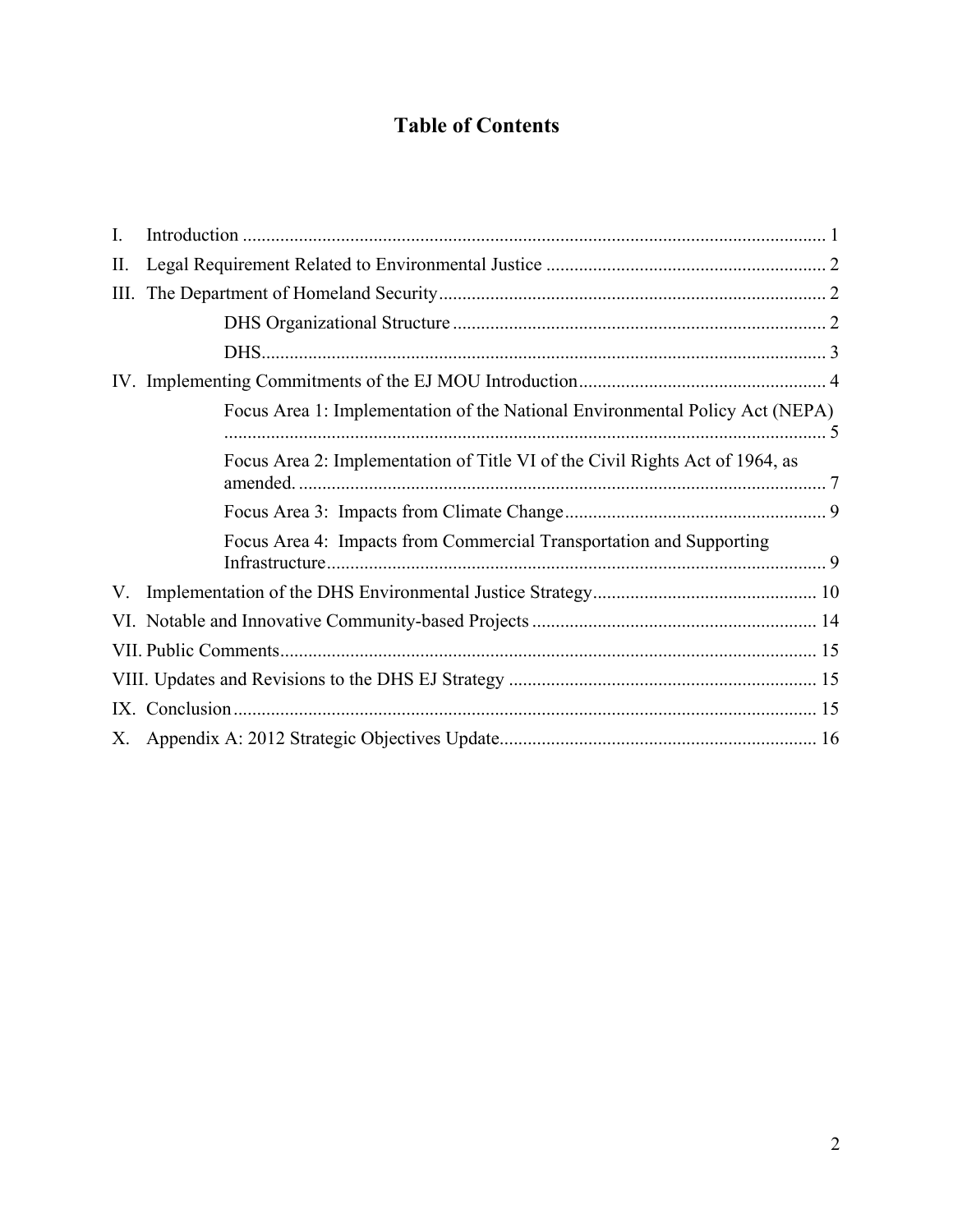#### <span id="page-2-0"></span>**I. Introduction**

 $\overline{a}$ 

Executive Order (EO) 12898, *Federal Actions to Address Environmental Justice in Minority Populations and Low-Income Populations* (Feb. 11, 1994), requires each covered agency to "make achieving environmental justice part of its mission by identifying and addressing, as appropriate, disproportionately high and adverse human health or environmental effects of its programs, policies, and activities on minority populations and low-income populations." Although the U.S. Department of Homeland Security (DHS or Department) did not exist in 1994 and is thus not an agency expressly included in the EO, DHS joined 16 other federal agencies and signed a Memorandum of Understanding on Environmental Justice<sup>[1](#page-2-1)</sup> (EJ MOU) and EO 12898 in August 2011. By signing, DHS made achieving environmental justice a part of its mission. In accordance with EO 12898 and the EJ MOU, DHS has undertaken several commitments to further the aims of environmental justice, including publication of an agency-wide Environmental Justice Strategy<sup>[2](#page-2-2)</sup> (DHS EJ Strategy) and annual progress reports<sup>[3](#page-2-3)</sup> on its implementation. This report summarizes the Department's progress toward achieving the goals of EO 12898 during fiscal year (FY) 2018.

DHS is a member of the U.S. Environmental Protection Agency (EPA)-sponsored Federal Environmental Justice Interagency Working Group (EJIWG) and facilitates an intra-agency DHS Environmental Justice Working Group (EJWG). The DHS EJWG is co-chaired by the DHS Office of the Chief Readiness Support Officer (OCRSO) Sustainability and Environmental Programs office (SEP), and the DHS Office for Civil Rights and Civil Liberties (CRCL). To ensure nondiscrimination, the Secretary designated the environmental oversight of DHS federally conducted activities to SEP, and the lead for civil rights compliance and enforcement in federally assisted programs to CRCL.

As explained more fully in the DHS EJ Strategy, the Department approaches environmental justice through the missions and general strategic framework set forth in the Quadrennial Homeland Security Review<sup>[4](#page-2-4)</sup> (QHSR). The QHSR establishes the Department's five missions, of which environmental justice considerations can arise within all areas: Prevent Terrorism and Enhance Security; Manage Our Borders; Administer Immigration Laws; Secure Cyberspace; and Ensure Disaster Resilience.

<span id="page-2-1"></span><sup>&</sup>lt;sup>1</sup> The EJ MOU is available a[t http://www.epa.gov/environmentaljustice/resources/publications/interagency/ej-mou-](http://www.epa.gov/environmentaljustice/resources/publications/interagency/ej-mou-2011-08.pdf)[2011-08.pdf.](http://www.epa.gov/environmentaljustice/resources/publications/interagency/ej-mou-2011-08.pdf) Concurrently with the MOU, the participating agencies issued a *Charter for the Interagency Working Group on Environmental Justice*, available at  $\frac{http://www.epa.gov/environmentaljustice/resources/publications/interagency/iwg-charter-2011.pdf.$ 

<span id="page-2-2"></span><sup>&</sup>lt;sup>2</sup> Department of Homeland Security, *Environmental Justice Strategy* (February 2012), available at http://www.dhs.gov/xlibrary/assets/mgmt/dhs-environmental-justice-strategy.pdf.

<span id="page-2-3"></span> $\frac{3}{3}$  Department of Homeland Security, *Environmental Justice Annual Implementation Progress Report* for the periods FY 2011 through FY2017 are available a[t https://www.dhs.gov/dhs-environmental-justice-strategy.](https://www.dhs.gov/dhs-environmental-justice-strategy) 4 Department of Homeland Security, *Quadrennial Homeland Security Review Report: A Strategic Framework for a* 

<span id="page-2-4"></span>*Secure Homeland* (June 2014), available at [http://www.dhs.gov/publication/2014-quadrennial-homeland-security](http://www.dhs.gov/publication/2014-quadrennial-homeland-security-review-qhsr)[review-qhsr.](http://www.dhs.gov/publication/2014-quadrennial-homeland-security-review-qhsr)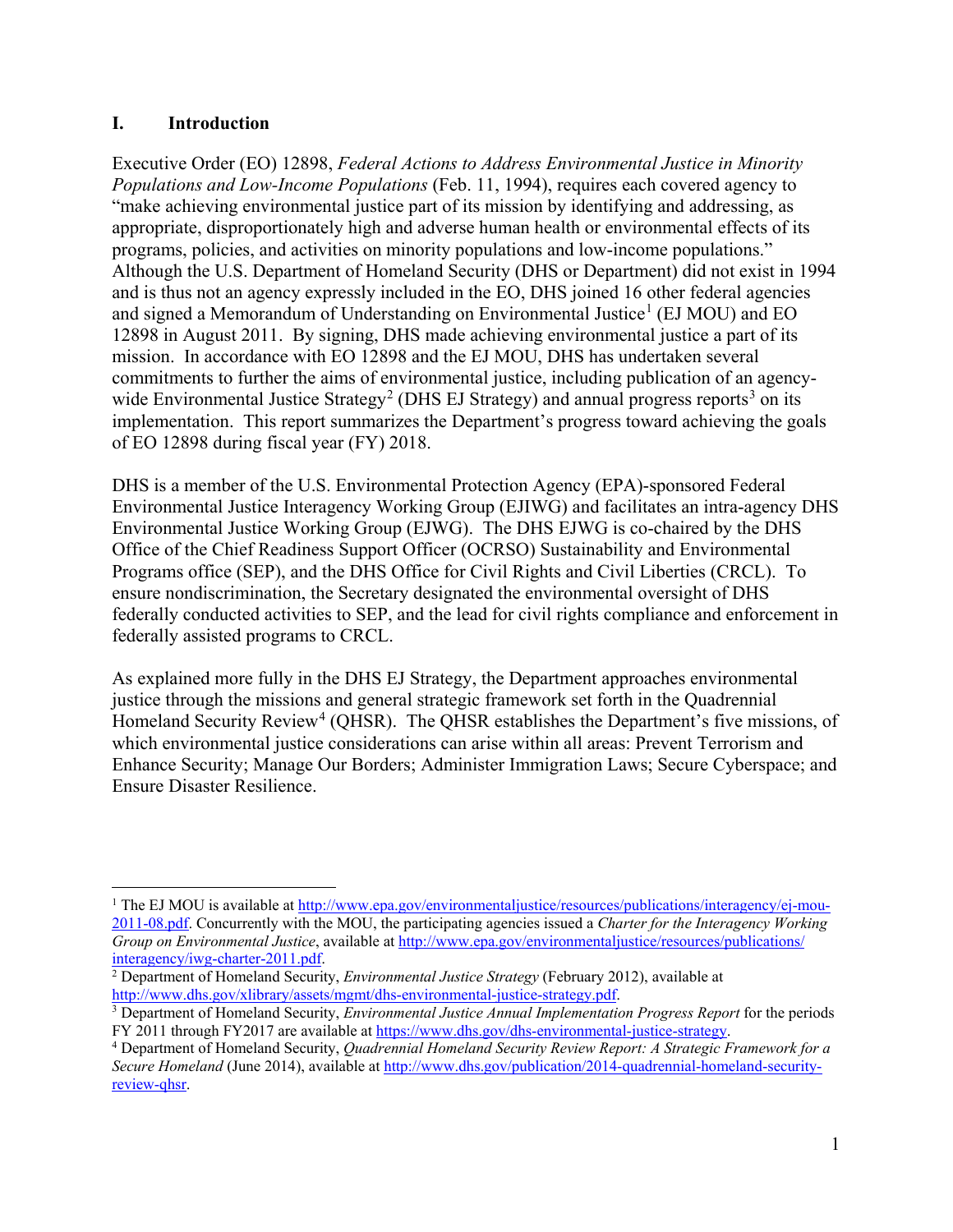## <span id="page-3-0"></span>**II. Legal Requirement Related to Environmental Justice**

The National Environmental Policy Act (NEPA), 42 U.S.C. 4321 et seq. and the Council on Environmental Quality (CEQ) implementing regulations at 40 C.F.R. Parts 1500-1518, require DHS to consider potential environmental effects of proposed actions on the human and natural environment. The NEPA analysis includes identifying and addressing environmental justice concerns, including human health, economic and social effects, and effects on minority and lowincome communities. DHS also has a responsibility through Title VI of the Civil Rights Act of 1964, 42 U.S.C. 2000d et seq. and the DHS implementing regulations at 6 C.F.R. Part 21 and 44 C.F.R. Part 7 to ensure nondiscrimination in the Department's federally assisted programs, including those that affect human health or the environment.

## <span id="page-3-1"></span>**III. The Department of Homeland Security**

DHS has a vital mission: to secure the nation from the many threats it faces. This requires the dedication of more than 240,000 employees in jobs that range from aviation and border security and emergency response, to cybersecurity and infrastructure protection. The duties are wideranging with a clear goal - keeping America safe.



#### <span id="page-3-2"></span>**DHS Organizational Structure**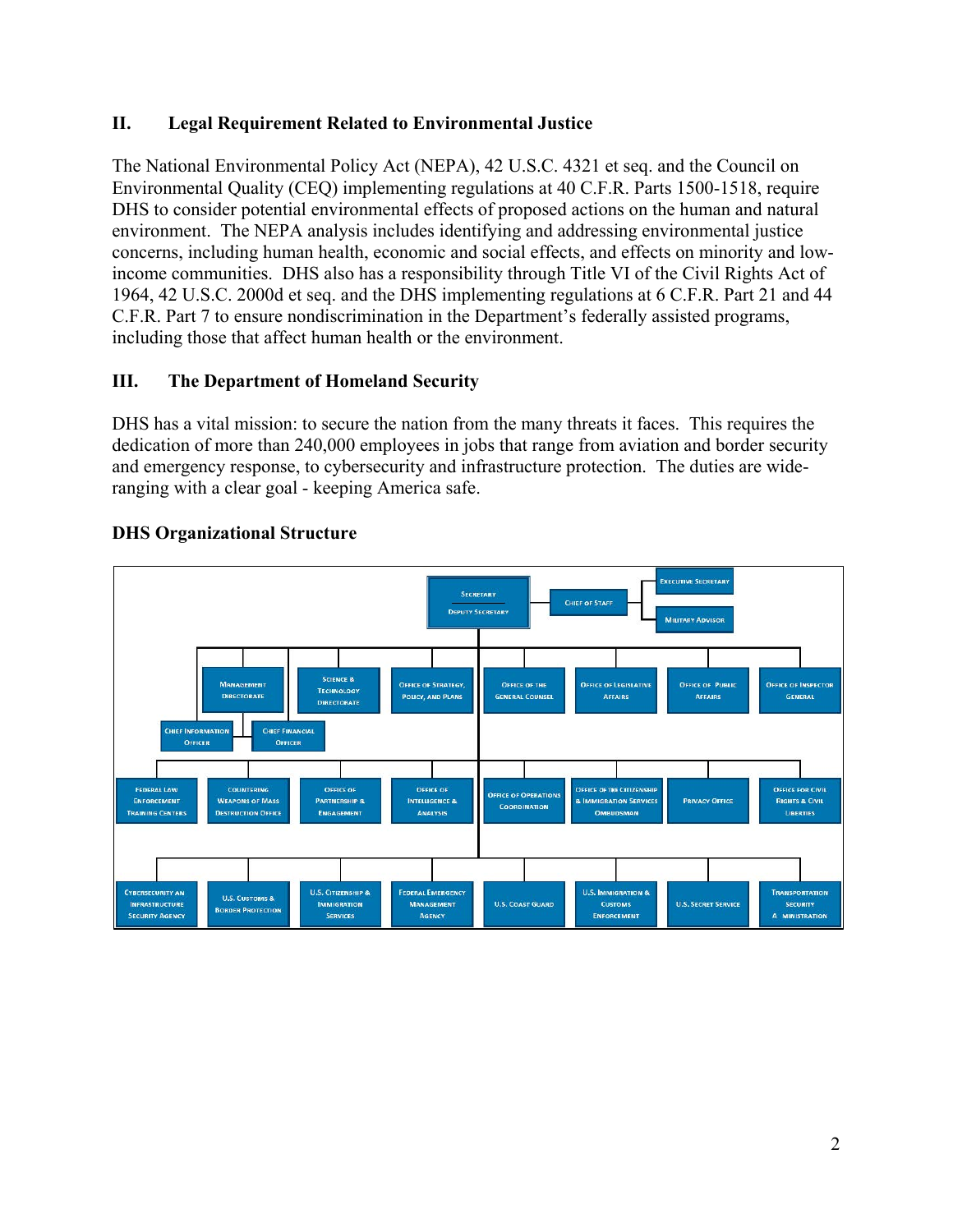## <span id="page-4-0"></span>**DHS Operational and Support Components**

DHS is comprised of fourteen Operational and Headquarter Support Components each with a vital mission to secure the nation from the many threats it faces.



**U.S. Citizenship** and Immigration **Services** 

## [United States Citizenship and Immigration Services](http://www.uscis.gov/)

United States Citizenship and Immigration Services (USCIS) secures America's promise as a nation of immigrants by providing accurate and useful information to our customers, granting immigration and citizenship benefits, promoting an awareness and understanding of citizenship, and ensuring the integrity of our immigration system.



**U.S. Customs and Border Protection** 

#### [United States Customs and Border Protection](http://www.cbp.gov/)

United States Customs and Border Protection (CBP) is one of the Department's largest and most complex Components, with a priority mission of keeping terrorists and their weapons out of the U.S. It also has a responsibility for securing and facilitating trade and travel while enforcing hundreds of U.S. regulations, including immigration and drug laws.



#### [United States Coast Guard](http://www.uscg.mil/)

The United States Coast Guard (USCG) is one of the five armed forces of the United States and the only military organization within the Department. The USCG protects the maritime economy and the environment, defends our maritime borders, and saves those in peril.



#### [Federal Emergency Management Agency](http://www.fema.gov/)

The Federal Emergency Management Agency (FEMA) supports our citizens and first responders to ensure that as a nation we work together to build, sustain, and improve our capability to prepare for, protect against, respond to, recover from, and mitigate all hazards.



#### [Federal Law Enforcement Training Centers](http://www.fletc.gov/)

The Federal Law Enforcement Training Centers (FLETC) provide career-long training to law enforcement professionals to help fulfill their responsibilities safely and proficiently.



#### [United States Immigration and Customs Enforcement](http://www.ice.gov/)

United States Immigration and Customs Enforcement (ICE) promotes homeland security and public safety through the criminal and civil enforcement of federal laws governing border control, customs, trade, and immigration.



Transportation **Security** Administration

#### [Transportation Security Administration](http://www.tsa.gov/)

The Transportation Security Administration (TSA) protects the nation's transportation systems to ensure freedom of movement for people and commerce.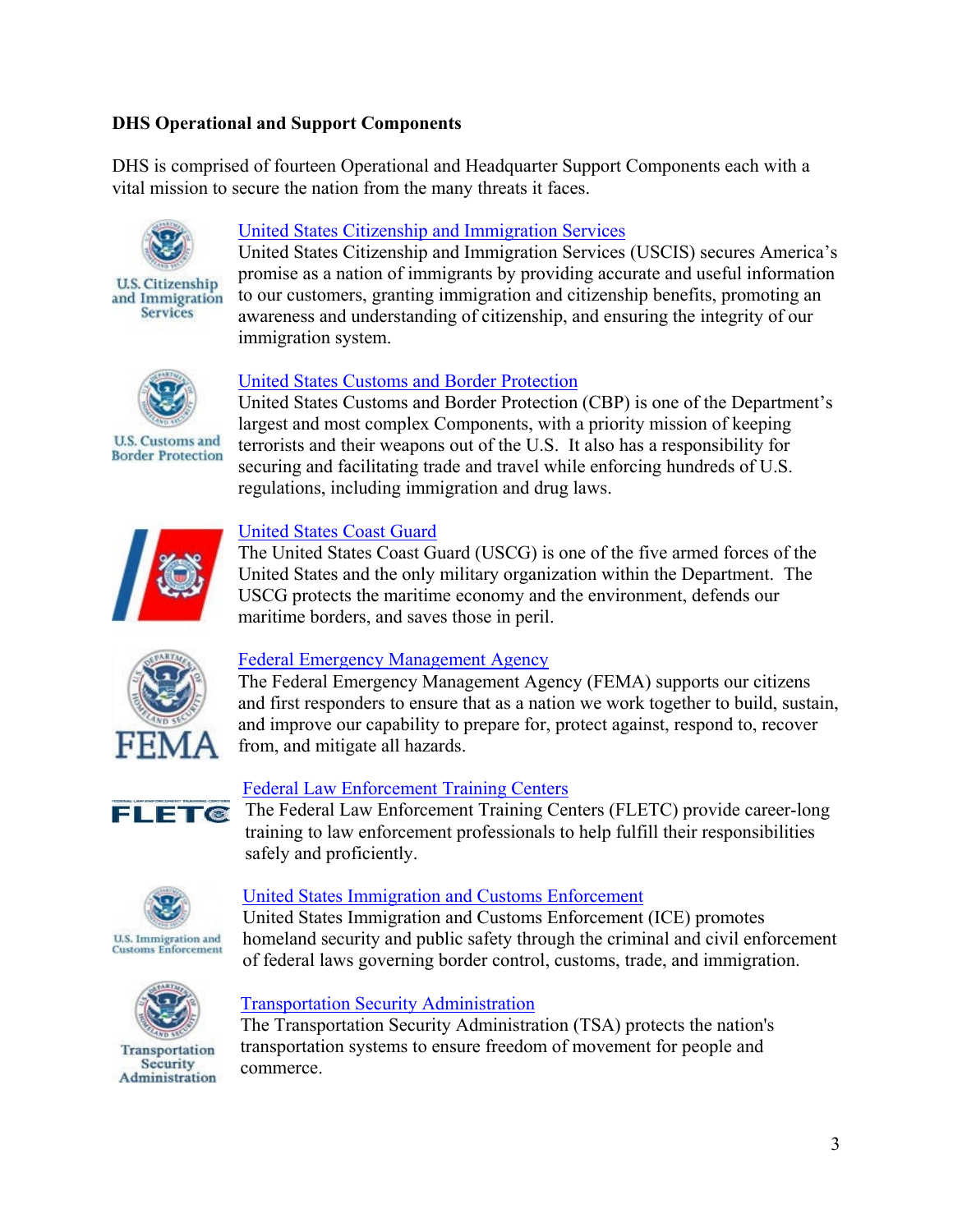

## [United States Secret Service](http://www.secretservice.gov/)

The United States Secret Service (USSS) safeguards the nation's financial infrastructure and payment systems to preserve the integrity of the economy, and protects national leaders, visiting heads of state and government, designated sites, and National Special Security Events.



#### [Cybersecurity and Infrastructure Security Agency](https://www.cisa.gov/)

The Cybersecurity and Infrastructure Security Agency (CISA) leads the national effort to defend critical infrastructure against the threats of today, while working with partners across all levels of government and in the private sector to secure against the evolving risks of tomorrow.



#### [Science and Technology Directorate](https://www.dhs.gov/science-and-technology)

The Science and Technology Directorate (S&T) is the primary research and development arm of the Department. It provides federal, state and local officials with the technology and capabilities to protect the homeland.

#### [Management Directorate](https://www.dhs.gov/directorate-management)

The Management Directorate is responsible for budget, appropriations, expenditure of funds, accounting and finance; procurement; human resources and personnel; information technology systems; facilities, property, equipment, and other material resources; and identification and tracking of performance measurements relating to the responsibilities of the Department.

#### [Countering](https://www.dhs.gov/office-health-affairs) Weapons of Mass Destruction Office

The mission of the Countering Weapons of Mass Destruction (CWMD) Office is to counter attempts by terrorists or other threat actors to carry out an attack against the United States or its interests using a weapon of mass destruction.

#### [Office of Intelligence and Analysis](https://www.dhs.gov/office-intelligence-and-analysis)

The Office of Intelligence and Analysis equips the Homeland Security Enterprise with the timely intelligence and information it needs to keep the homeland safe, secure, and resilient.

#### [Office of Operations Coordination](https://www.dhs.gov/office-operations-coordination)

The Office of Operations Coordination provides information daily to the Secretary of Homeland Security, senior leaders, and the homeland security enterprise to enable decision-making; oversees the National Operations Center; and leads DHS Continuity of Operations and Government Programs to enable continuation of primary mission essential functions in the event of a degraded or crisis operating environment.

#### <span id="page-5-0"></span>**IV. Implementing Commitments of the EJ MOU Introduction**

In FY 2018, DHS, as an active member of the EJIWG, worked to advance the integration of environmental justice principles throughout the enterprise and at all levels of government. Chaired by the EPA and representatives from 17 federal agencies and the White House, the EJIWG strived to engage and support local communities in addressing environmental and human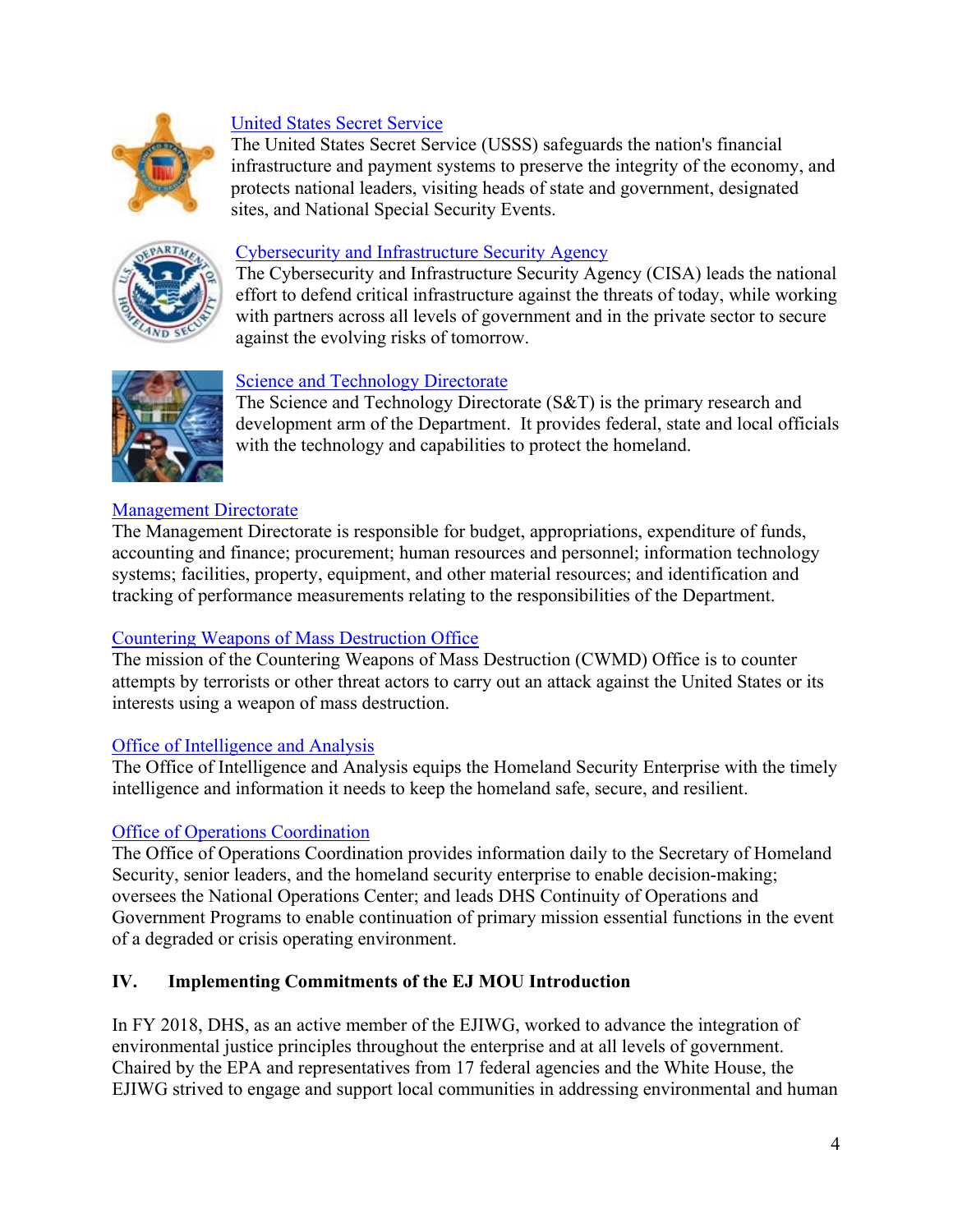health impacts of federal programs, policies, and activities by promoting comprehensive solutions for addressing environmental justice. In FY 2018, Department environmental justice efforts focused on expanding program awareness and increasing interagency engagement with an emphasis on the focus areas discussed below.

#### <span id="page-6-0"></span>**Focus Area 1: Implementation of the National Environmental Policy Act (NEPA)**

The DHS NEPA implementing procedures in DHS Directive 023-01, rev. 01, *Implementation of the National Environmental Policy Act*, [5](#page-6-1) require the Department to follow CEQ guidance for identifying potential environmental justice issues when conducting the review of proposed actions. OCRSO, under its delegated authority, provides governance and oversight of the program. In addition to implementing the Department's NEPA policy, OCRSO actively participates in the NEPA Committee of the EJIWG. The NEPA Committee seeks to improve the effective, efficient, and consistent consideration of environmental justice issues in the NEPA process through the sharing of best practices, lessons learned, research, analysis, training, consultation, and other experiences of federal NEPA practitioners.

On December 4, 2015, the Fixing America's Surface Transportation (FAST) Act was signed into law. Title 41 of the FAST Act,42 U.S.C. § 4370m et seq., referred to as "FAST-41," created a new governance structure, set of procedures, and funding authorities to improve the federal environmental review and authorization process for covered infrastructure projects. FAST-41 also established the Federal Permitting Improvement Steering Council (Permitting Council). The Permitting Council consists of members from 14 federal agencies, the CEQ, and the Office of Management and Budget. DHS is an active member of the Permitting Council.

FAST-41 covered infrastructure projects may lead to increased commercial freight transportation activity and supporting infrastructure (i.e. goods movement). Goods movement includes the distribution of freight (raw materials, parts and finished products) by all means of transportation including marine, air, rail, and truck. Goods movement facilities include seaports, inland ports, airports and land ports of entry (border crossings), rail yards, and rail lines, highways, highway truck traffic roads, pipelines, and warehouse and distribution centers. The EJIWG Goods Movement Committee is principally focused on addressing the issues and concerns of overburdened communities impacted by goods movement. In partnership with CEQ, DHS facilitated EO 13807, *Establishing Discipline and Accountability in the Environmental Review and Permitting Process for Infrastructure Projects,* training for interagency partners on the EJIWG Goods Movement Committee in FY2018. DHS's Permitting Council engagement and NEPA expertise resulted in the EJIWG Goods Movement Committee selecting the Department as the liaison to CEQ for goods movement issues related to EO 13807 projects.

DHS Component specific efforts for environmental justice considerations and implementation of NEPA include:

 $\overline{a}$ 

<span id="page-6-1"></span><sup>5</sup> Se[e https://www.dhs.gov/national-environmental-policy-act-nepa-department-homeland-security-implementing](https://www.dhs.gov/national-environmental-policy-act-nepa-department-homeland-security-implementing-procedures)[procedures](https://www.dhs.gov/national-environmental-policy-act-nepa-department-homeland-security-implementing-procedures)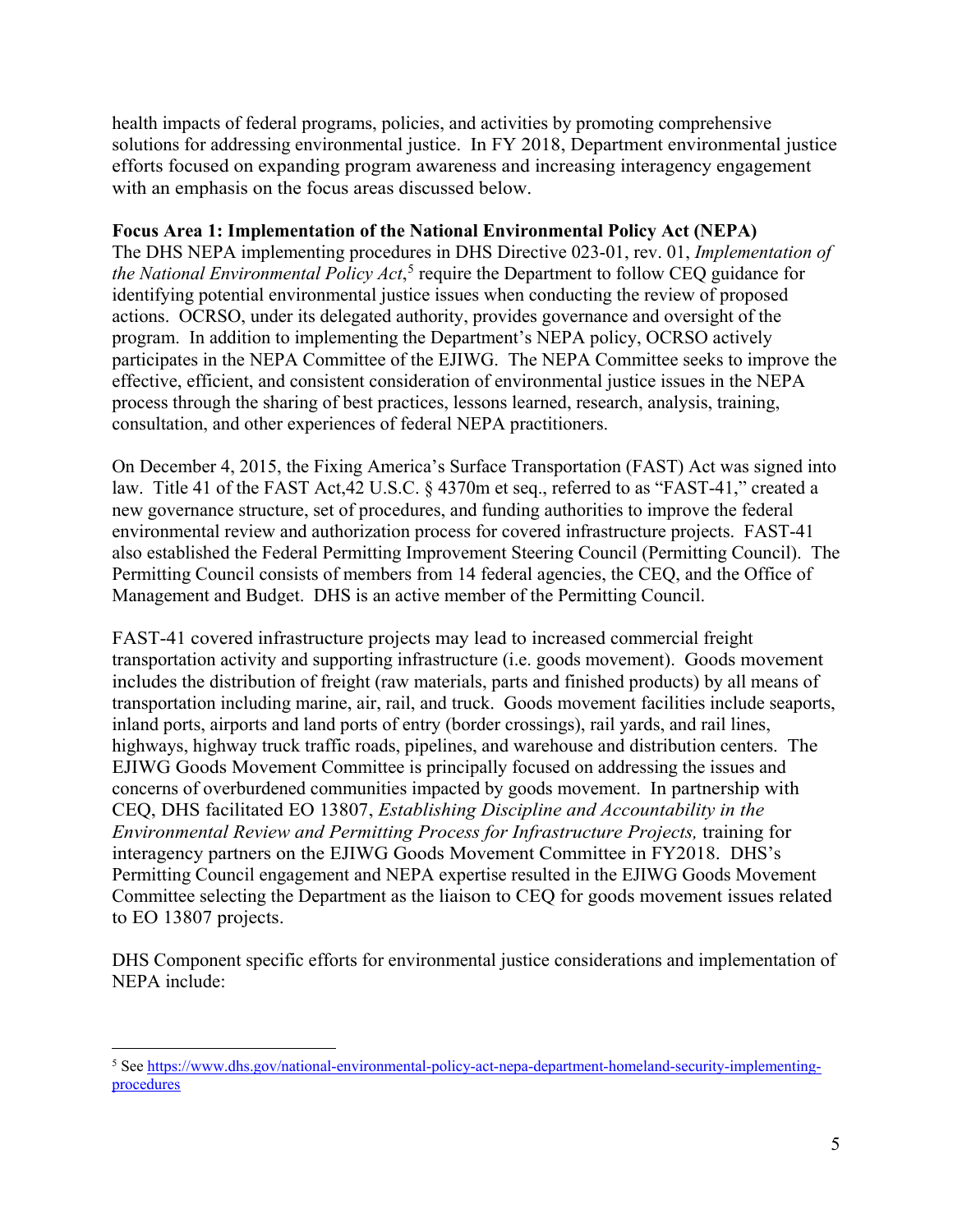## **United States Coast Guard (USCG)**

Analysis of environmental justice is a tenet of the USCG Bridge Program (CG-BRG) permit application review process. The USCG *Commandant Bridge Administration Manual* (COMDTINST M16590.SC) and related *Tactics, Techniques, and Procedures* documents outline the bridge permitting process, including steps related to environmental justice. In FY 2018, USCG initiated a review and update to the Bridge Administration Manual, which includes a chapter on environmental justice.

The USCG Office of Operations & Environmental Standards (OES-3) conducts NEPA reviews and develops NEPA compliance documentation for proposed deep-water port facilities in coordination with the Department of Transportation's Maritime Administration; the federal decision-maker. In FY 2018, OES-3 had one such project-the Texas Gulf Terminals deep-water port for the export of crude oil offshore of Corpus Christi, Texas. USCG received an application for this terminal in July 2018 and will evaluate potential environmental justice effects as part of the NEPA analysis.

OES-3 also participates in two international fora: the Arctic Council on the Protection of the Arctic Marine Environment (PAME) working group; and the International Maritime Organization (IMO), Marine Environmental Protection Committee and its Sub-Committee on Pollution Prevention and Response. For both the IMO and the PAME, OES-3 takes a lead role and/or provides expertise in matters pertaining to the impacts of shipping on the human and natural environment.

#### **United States Customs and Border Protection (CBP)**

In FY 2018, CBP conducted NEPA review of 150 proposed actions. The majority of actions were for maintenance/repair, minor renovation of existing border security, and travel facilities or infrastructure. CBP used USEPA EJ SCREEN, NEPAssist, and other tools to identify populations at or near a project area to consider potential effects on environmental justice communities.

#### **Federal Emergency Management Agency (FEMA)**

FEMA's Office of Environmental Planning and Historic Preservation (EHP) and Regional Environmental Officers continue to utilize and leverage the NEPA compliance process outlined in FEMA Directive (108-1) and Instruction (108-1-1), *Implementation of the Environmental Planning and Historic Preservation Responsibilities and Program Requirements,* to assist in identifying concerns specific to environmental justice. During the reporting period, FEMA prepared 35 Environmental Assessments (EAs), with completed Findings of No Significant Impact, which were added to the FEMA website for public access, FEMA took into consideration the principles of EO 12898 in all analyses and decisions.

Additionally, in 2012, FEMA initiated the process to develop the National Flood Insurance Program (NFIP) Nationwide Programmatic Environmental Impact Statement (NPEIS) to examine the impacts of proposed improvements and modifications to the NFIP. Proposed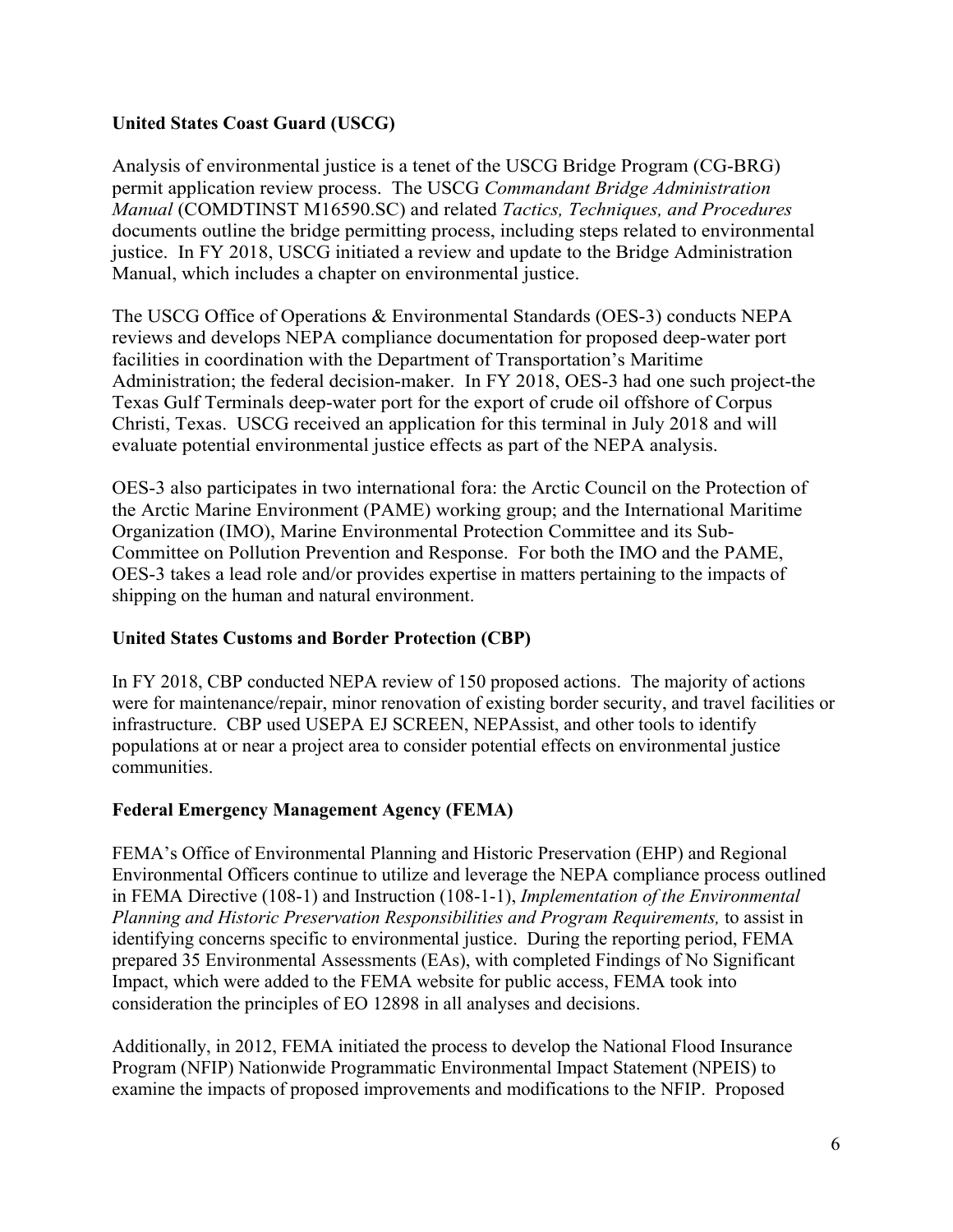modifications to the NFIP are needed to implement the legislative requirements of the Biggert-Waters Flood Insurance Reform Act of 2012 and the Homeowner Flood Insurance Affordability Act of 2014, and to demonstrate compliance with the Endangered Species Act. As required by the NEPA, FEMA addressed EO 12898 within the NPEIS, including an examination of potential impacts on socioeconomic resources, such as population, ethnicity, housing, and income. FEMA also analyzed program changes that have taken place since the publication of the 1976 Programmatic Environmental Impact Statement for the Revised Floodplain Management Regulations of the NFIP. In the summary of potential impacts, the NPEIS states there is a less than significant potential for impacts on environmental justice communities. This indicates that a change to resources would be measurable although the changes would be limited and localized. Impacts or benefits would be within or below regulatory standards, as applicable. Mitigation measures, such as employing best management practices or precautionary measures, would reduce any potential adverse impacts. On May 25, 2018, FEMA published in the *Federal Register* the Record of Decision (ROD) for the NPEIS. The final NPEIS and ROD can be accessed through the following web address: [https://www.fema.gov/programmatic](https://www.fema.gov/programmatic-environmental-impact-statement)[environmental-impact-statement.](https://www.fema.gov/programmatic-environmental-impact-statement)

#### **Intergovernmental Affairs (IGA)**

The IGA tribal affairs program assists with any tribal coordination activities or requirements for DHS projects. IGA tribal affairs staff evaluate DHS activities for potential environmental justice discussion opportunities in their engagements with tribal nations and tribal organizations. This support to the Department is provided pursuant to NEPA, the National Historic Preservation Act, and other historic preservation statues, regulations, and EOs, to include environmental justice considerations. In FY 2018, the IGA tribal affairs program coordinated meetings with the Bering Sea Tribal Elders Group to hear the challenges faced by Alaska Native Villages.

#### <span id="page-8-0"></span>**Focus Area 2: Implementation of Title VI of the Civil Rights Act of 1964, as amended.**

Title VI of the Civil Rights Act of 1964 ("Title VI") prohibits race, color, or national origin discrimination by recipients of financial assistance from DHS. Environmental justice issues may arise in programs and activities supported through federal financial assistance. In this context, Title VI is an important tool for addressing those concerns. By delegation from the Secretary and through regulations at 6 C.F.R Part 21, CRCL leads the Department's compliance efforts to assure that its federally assisted programs, including those that affect human health or the environment, do not discriminate based on race, color, and national origin, and comply with the affirmative requirements of Title VI and the Department's implementing regulations.

Title VI, through its prohibition against national origin discrimination, also requires recipients of DHS financial assistance to take reasonable steps to provide meaningful access to its programs and activities for limited English proficient (LEP) persons.<sup>[6](#page-8-1)</sup> LEP persons (i.e., those who have a limited ability to speak, read, write, or understand English) may also be a part of low-income or minority communities that are subject to disproportionately high and adverse environmental effects. In carrying out enforcement of Title VI, it is critical for DHS to identify the intersection with environmental justice as well as to educate recipients on fulfilling

<span id="page-8-1"></span> $\overline{a}$ <sup>6</sup> *"Guidance to Federal Financial Assistance Recipients Regarding Title VI Prohibition Against National Origin Discrimination Affecting Limited English Proficient Persons.*" 76 Fed. Reg. 21755 (April 18, 2011).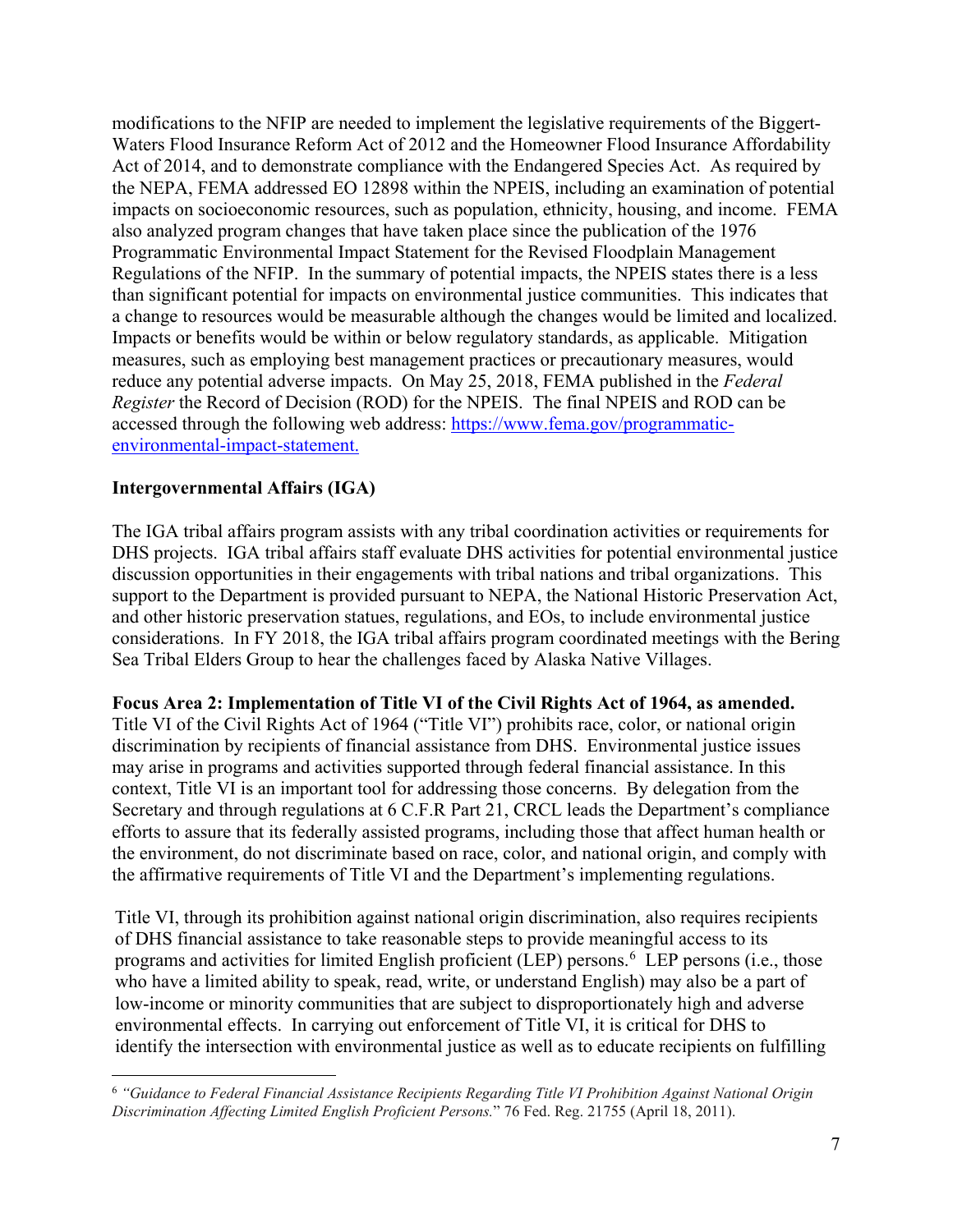their language access obligations. To that end, integrating LEP persons into environmental justice efforts, such as through multilingual outreach and the regular use of competent interpreters at meetings and in other interactions, supports environmental justice goals and Title VI compliance.

In FY 2018, CRCL continued to implement the DHS-wide Title VI compliance program. Major accomplishments include:

**DHS Civil Rights Evaluation Tool**. CRCL, in coordination with the Federal Emergency Management Agency (FEMA) and other DHS Components, implemented the DHS Civil Rights Evaluation Tool to assist grantees and other recipients of DHS financial assistance in understanding and meeting their existing requirements under civil rights laws and regulations. In FY 2018, CRCL in coordination with FEMA and USCG began reviewing submissions from recipients, which included data on civil rights complaints, and information on policies and procedures required to fulfill various civil rights obligations. Based on the information received, CRCL and FEMA provided technical assistance and resources to recipients to address gaps in their programs and strengthen accessibility for persons with disabilities and persons with limited English proficiency.

**Technical Assistance to Recipients**. CRCL published several new resources to assist recipients in understanding their civil rights requirements, including:

- *Developing a Discrimination Complaints Process*: this resource outlines the basic elements of a process for reviewing and responding to complaints of discrimination from program beneficiaries (e.g., program participants, clients, customers, or consumers, etc.), and can assist recipients in developing a complaint process for their own organization.
- *Developing a language Access Plan*: this resource summarizes information in the DHS Recipient Guidance on language access and details five key elements in designing a language access plan.

CRCL published these and other resources on its webpage targeted at recipients of DHS financial assistance. For more information, visit: [https://www.dhs.gov/resources-recipients](https://www.dhs.gov/resources-recipients-dhs-financial-assistance)[dhs-financial-assistance.](https://www.dhs.gov/resources-recipients-dhs-financial-assistance)

## **FEMA**

The Office of Equal Rights deploys a cadre of Equal Rights Advisors (ERADs) to disaster locations to provide technical assistance and guidance on Title VI environmental justice issues. These ERADs engage with FEMA staff, communities, stakeholders, and recipients to support environmental justice compliance activities. The whole community inclusion and diversity engagement is based on the demographic data for the impacted communities. This function also supports dissemination of FEMA information, materials, correspondence, and other documents in 17 languages and accessible formats to provide access to limited English proficient (LEP) populations and persons with disabilities.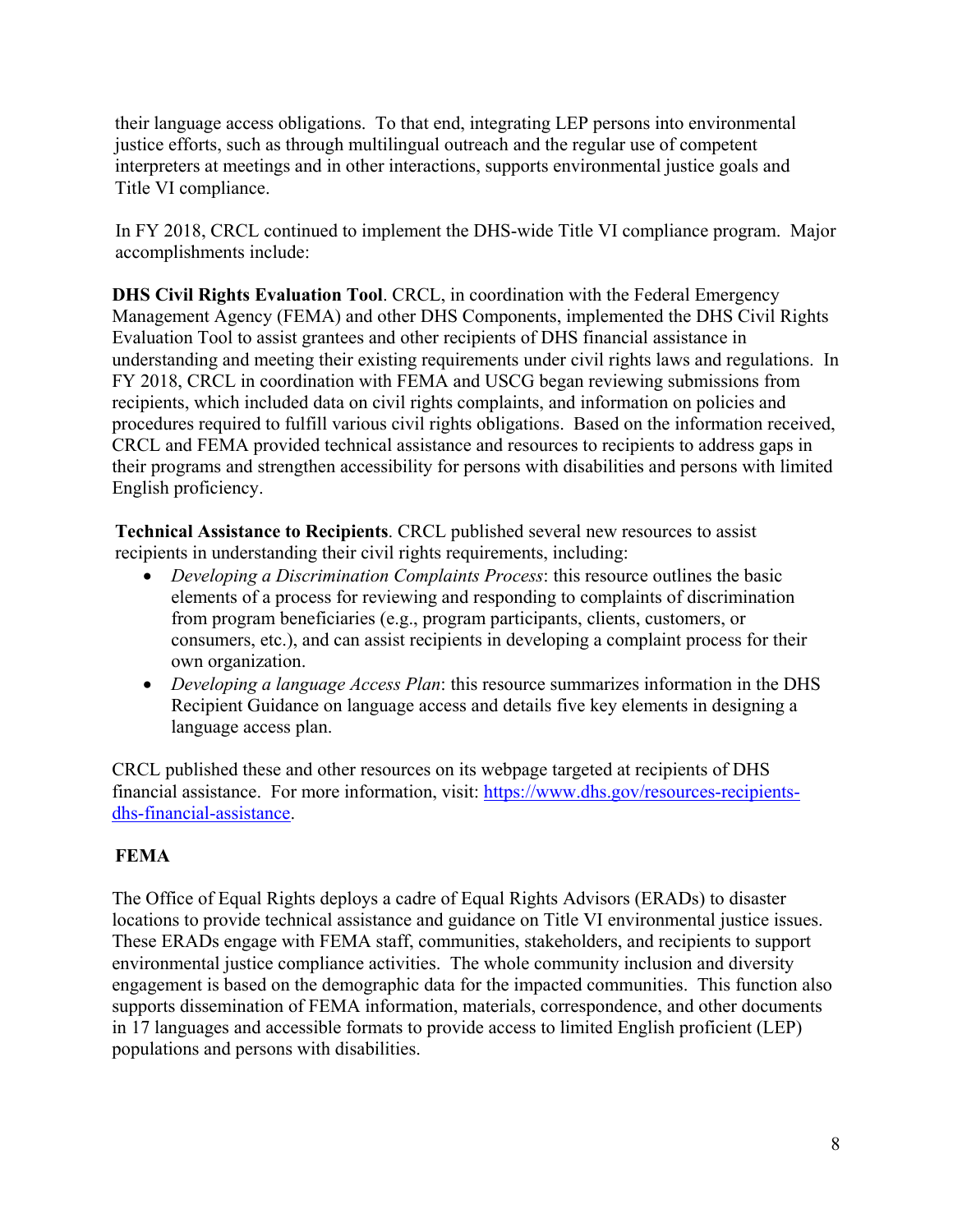#### <span id="page-10-0"></span>**Focus Area 3: Impacts from Climate Change**

DHS identified climate change as a strategic priority in its mission to prevent, protect against, mitigate, respond to, and recover from threats and hazards, as well as to build in security, ensure resilience, and facilitate customs and exchange. The Department is strategically positioned to demonstrate the inseparability of security and resilience. In FY 2017, DHS established a Resilience Tiger Team. The team consist of DHS Component and Program Office operations and management personnel. The Tiger Team is led by the DHS Deputy Under Secretary for Management who serves as the DHS Senior Leadership Environmental Justice Representative, along with the DHS Environmental Justice Senior Staff Representative serving as a standing team member and climate resilience advisor. In advancement of climate resilience, DHS and the Department of Energy (DOE) signed a MOU in FY 2018 to develop a DHS Resilience Framework and implement pilot projects. The Resilience Framework now provides a systematic approach to measuring and planning for infrastructure resilience in the areas of energy and water, facilities, mobile assets, and information communication technologies. Through these efforts, DHS aims to improve readiness and maintain continuity of operations during future catastrophic events to ensure the Department's mission of safeguarding the American people, our homeland, and our values with honor and integrity.

In response to the rash of natural disasters in FY 2018, DHS focused on facilitating interagency coordination of vulnerable community matters with USDA's Forest Service and Natural Resource Conservation Service and the EPA Office of Environmental Justice. The meetings highlighted how to further leverage federal, state, local and tribal governments, as well as the private sector, to address environmental justice and resilience. Moreover, DHS Environmental Justice Senior Staff Representatives conducted one-on-one environmental justice coaching and technical assistance with several Headquarter and Component program offices. Notably, these sessions resulted in the DHS Office of Faith Based and Community Initiatives (OFBCI) joining the Federal Interagency Interfaith Collaboration for Vulnerable Communities (IIC). The IIC strives to work collaboratively with faith-based leaders to address the environmental, public health, economic, emergency response, and other quality of life considerations for vulnerable and underserved communities.

<span id="page-10-1"></span>**Focus Area 4: Impacts from Commercial Transportation and Supporting Infrastructure**  As stated earlier, DHS is instrumental in the movement of goods through mission activities along the nation's borders and as the grantor of certain bridge permits. In FY 2018, OCRSO and the DHS Office of General Counsel actively participated in the EJIWG Goods Movement Committee<sup>[7](#page-10-2)</sup>. Component-specific efforts related to goods movement include:

#### **CBP**

In November 2017, CBP ceased examinations at the North America 3PL (NA3PL) Centralized Examination Station (CES), which had operated since 2014 in the Prescott neighborhood of West Oakland, California, a largely minority and low-income community. The West Oakland Environmental Indicators Project (WOEIP) and community members raised concerns over truck

<span id="page-10-2"></span> $\overline{a}$ <sup>7</sup> Environmental Protection Agency, *EPA's Response to the National Environmental Justice Advisory Council Report: Reducing Air Emissions Associated with Goods Movement: Working Toward Environmental Justice* (June 28, 2010).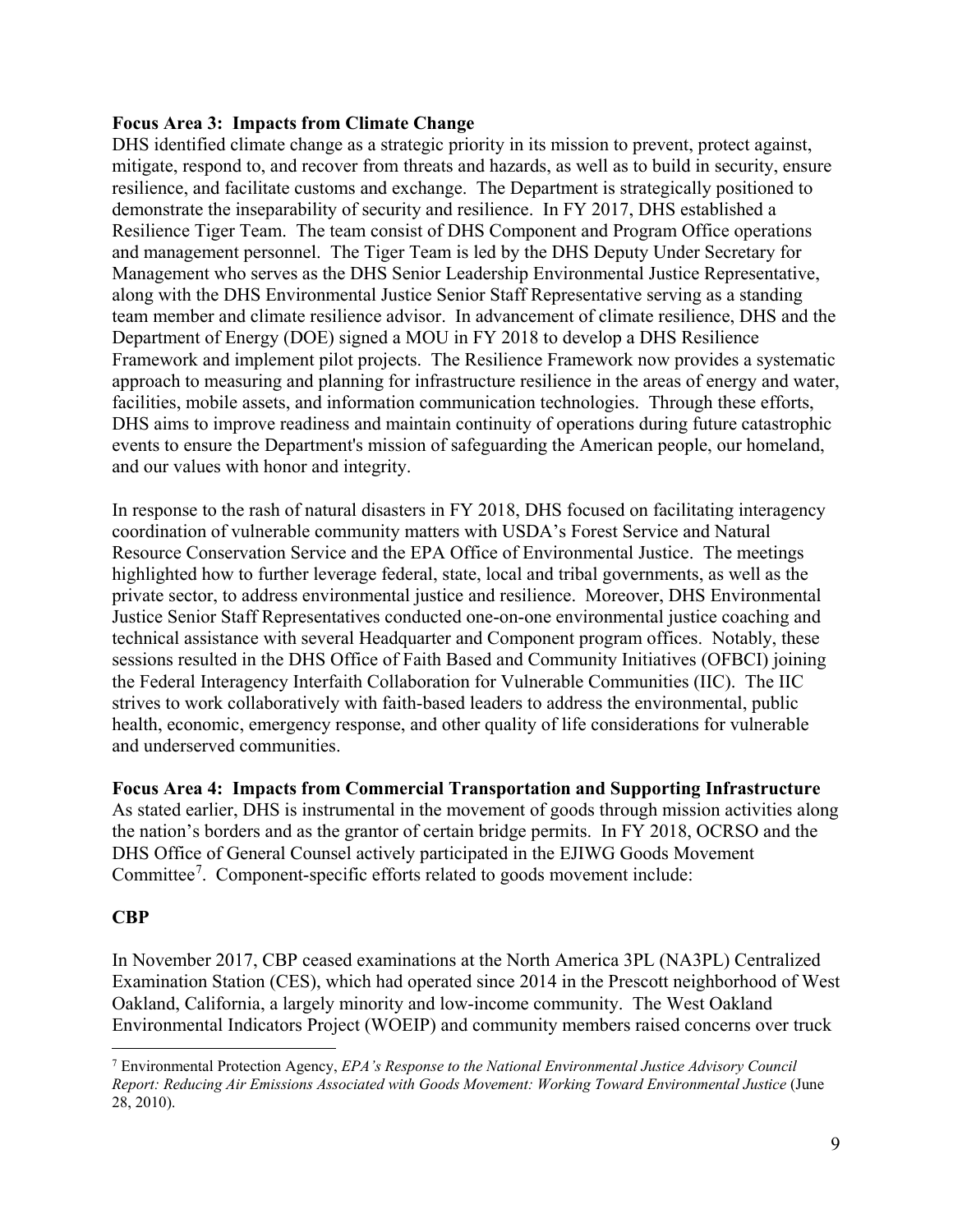traffic and diesel emissions related to the nearby Port of Oakland and mapped and monitored these emissions with assistance from EPA, Kaiser Hospital, an environmental non-profit organization, and Google maps. The community objected to the site selection of the NA3PL CES operation due to concerns that it would route additional traffic into the neighborhood and greatly increase air emissions from truck traffic to and from the facility.

During the process to select a replacement CES, CBP provided public notice of the applications for the new CES operation and the potential new locations to over 25 community groups, churches, and other civic organizations. In July 2018, a new CES operator was selected. CBP continues to examine how to most effectively incorporate environmental justice considerations in the acquisition and contracting processes for activities with the potential to disproportionately impact low-income and minority communities. FY 2018 updates to the review process now include a disproportionate impact review.

## <span id="page-11-0"></span>**V. Implementation of the DHS Environmental Justice Strategy**

The DHS Environmental Justice strategy integrated environmental justice principles into the Department's everyday operations through a variety of methods. The following exhibit several examples of DHS FY 2018 implementation efforts.

**Creating a Directive and Instruction on Environmental Justice.** In FY 2018, DHS furthered implementation of the DHS Directive 023-04*, Environmental Justice,* at the Headquarter and Component levels including the following projects and initiatives.

## **USCG**

In FY 2018, the USCG drafted its Environmental Planning Commandant Instruction and Implementing Procedures. These procedures make environmental justice a required component of the NEPA compliance process.

**Developing Compliance and Review Capacity**. DHS continued to expand the Department's compliance and review capacity in FY 2018. As established by *Directive 023-01, rev 01*, the Environmental Planning and Historic Preservation Decision Support System (EPHP DSS) is the online system for documenting NEPA review and compliance for certain DHS actions. In FY 2018, DHS approved 1,122 categorical exclusions in the EPHP DSS. Required questions within the EPHP DSS assures consideration of environmental justice is an integral part of the NEPA review process.

## **FEMA**

Training personnel is a key component to ensuring the incorporation of environmental justice in FEMA's NEPA compliance. During FY 2018, FEMA offered the following environmental justice related classroom and online training:

1. Classroom training of FEMA E/L-0253 *Introduction to Environmental and Historic Preservation Compliance.* A total of 303 students attended.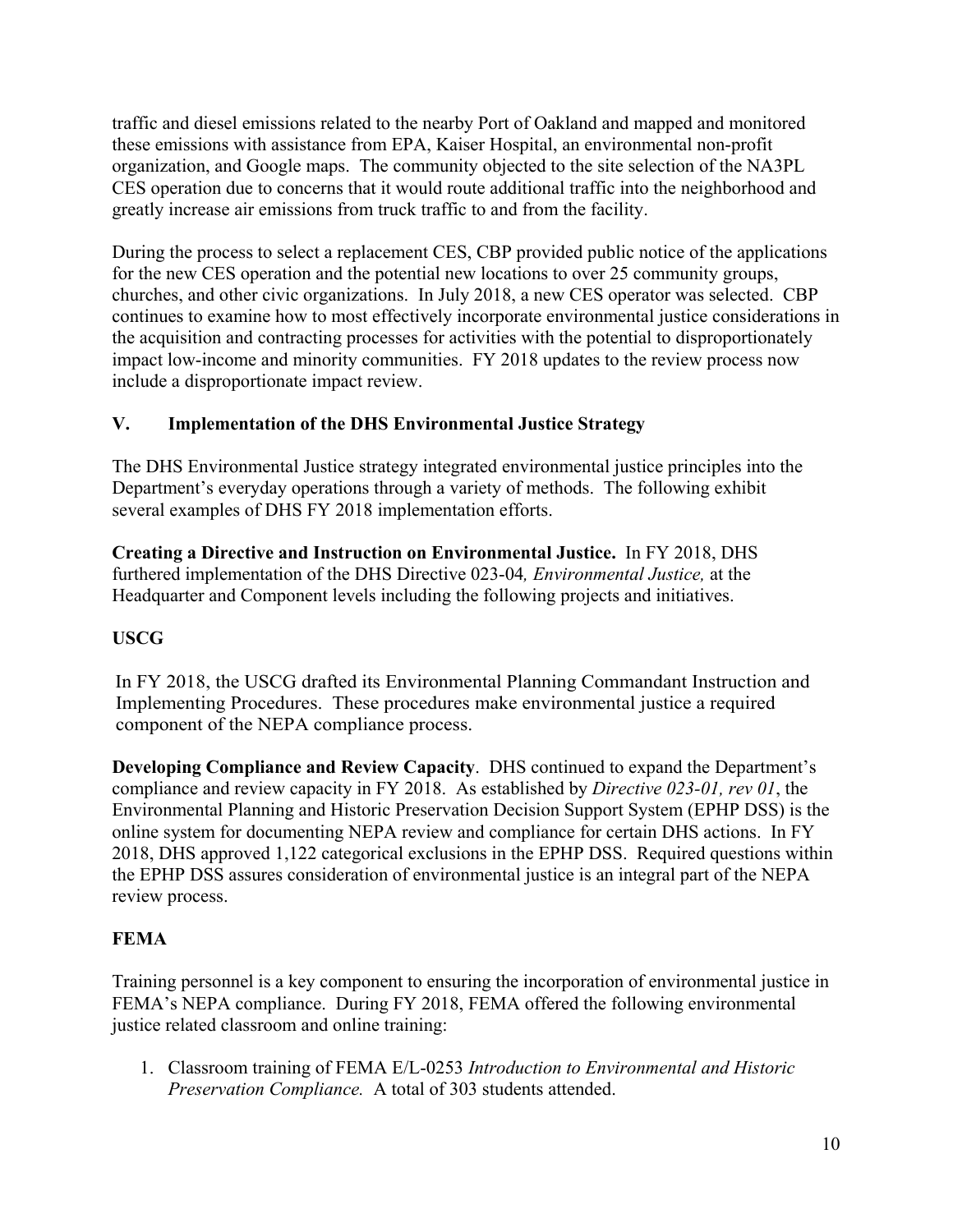2. Online training of FEMA E/L-0253 *Introduction to Environmental and Historic Preservation Compliance.* A total of 1,583 personnel completed the course in FY 2018.

## **CBP**

CBP provided all new agents training on Environmental and Cultural Stewardship. The training provides agents with the tools to mitigate environmental impacts of operations and provides an understanding of how an environmental impact assessment is incorporated into project planning. CBP requires a refresher course to be taken annually. In addition, CBP appoints Public Lands Liaison Agents (PLLAs) who specialize in the mitigation of environmental impacts and addressing public concerns, in CBP's 20 operational sectors. In FY 2018 the PLLAs completed supplemental training on topics such as environmental justice.

**Identifying and Addressing Environmental Justice Considerations in Programs, Policies, and Activities**. In FY 2018, the DHS EJWG, comprising of representatives from DHS Components and Headquarter offices, met bi-monthly to review DHS programs and activities, share best practices, and explore opportunities to advance intra- and inter-agency collaboration on current and emergent issues.

Component efforts related to identifying and addressing environmental justice considerations in programs, policies, and activities include:

## **FEMA**

FEMA's Federal Preservation Officer led a group in the drafting of a National Historic Preservation Act, Section 106 Tribal Consultation Guide (Guide). The objective of the Guide is to explain how to build, maintain, and enhance relationships with Native American Tribes, and conduct Section 106 consultation in a sensitive manner that respects Tribal sovereignty.

## **IGA**

IGA's tribal affairs program works to assist Department offices and Components with understanding the Indian Civil Rights Act of 1968 and applicability to civil rights and civil liberties activities. IGA works in coordination with CRCL in efforts to ensure Indian civil rights are upheld and programs are delivered.

**Collaborating with Other Agencies on Environmental Justice Related Matters**. As outlined in the QHSR, "Homeland security spans the authorities and responsibilities of federal departments and agencies; state, local, tribal, and territorial governments; the private sector; and private citizens and communities. For this reason, coordination and cooperation are essential to successfully carrying out and accomplishing the homeland security missions." DHS collaboration in environmental justice matters in FY 2018 included the following: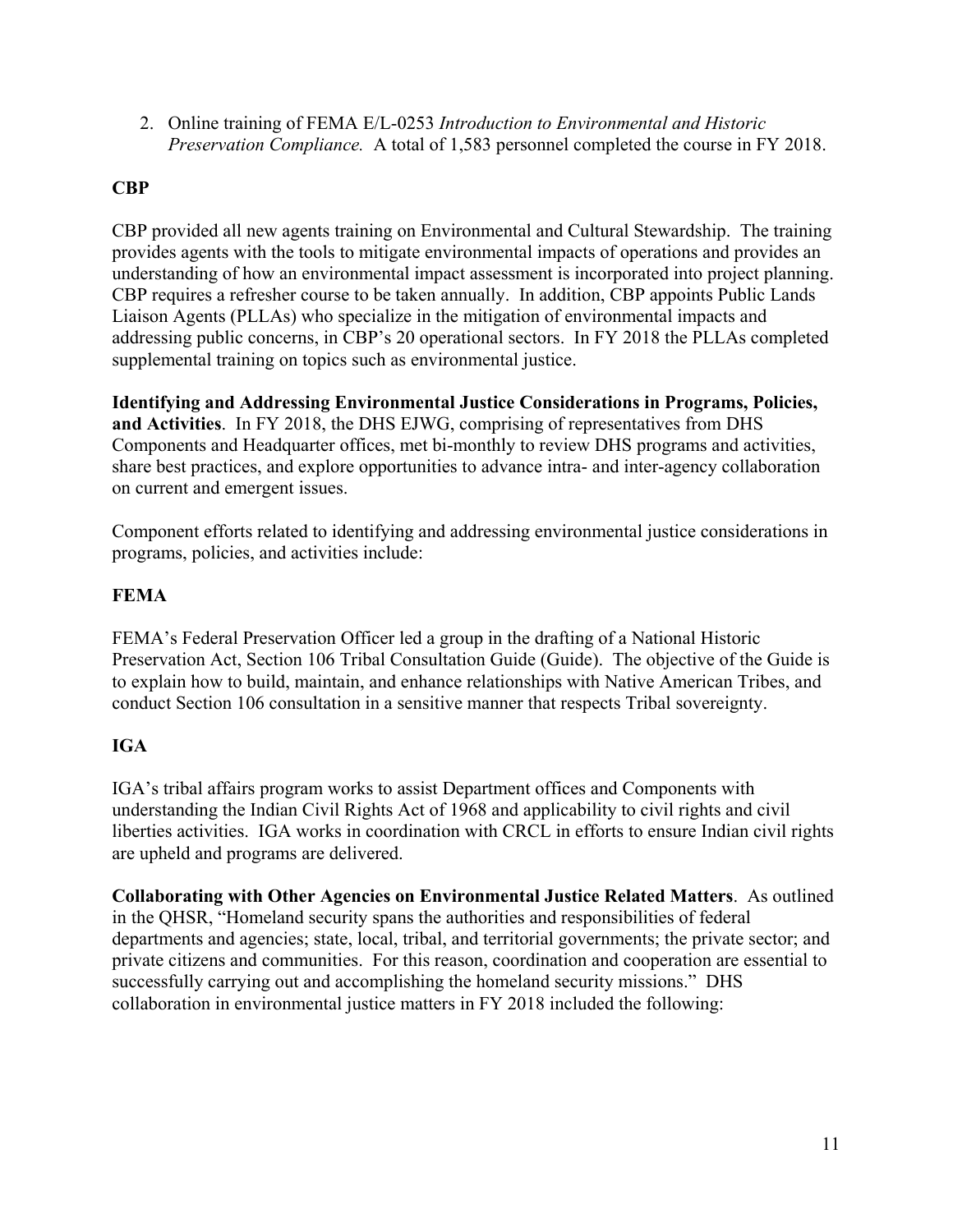## **CBP**

CBP released the Draft Environmental Impact Statement (DEIS) for the Bog Creek Road Project for public comment in FY 2018. In coordination with the U.S. Forest Service, joint preparer of the DEIS, the agencies participated in public engagement efforts with the local community, the Kootenai Tribe of Idaho, and the Kalispel Tribe. Participants worked collaboratively to address concerns and consider impacts to the accessibility of portions of the Idaho Panhandle National Forests for recreational and cultural purposes.

## **IGA**

The IGA tribal affairs program works collaboratively with the Interagency Repatriation Ad-hoc Committee. In FY 2018 at the International Repatriation Conference hosted by the Association of American Indian Affairs, IGA presented DHS's efforts toward repatriation of cultural and religious artifacts.

**Communicating Through Active Outreach Efforts**. DHS remains committed to active outreach, which include:

## **CBP**

As part of the planning process for the Rio Grande Valley Levee/Border Wall System construction projects in Texas, CBP actively solicited public comments on the potential impacts on the environment, culture, commerce, and other quality of life impacts. Public notification was distributed via letter, e-mail, media advisory, print and digital advertisements, webinars, and flyers in local community centers and libraries, in both English and Spanish. Additionally, CBP extended the public comment period from an initial 30 days to 90 days and expanded the distribution list to include additional community members and academics.

CBP Tucson Sector Border Patrol Agents including PLLAs, Tribal Lands Liaison Agents, and project teams met with representatives from the National Park Service, Organ Pipe Cactus National Monument, the Tohono O'Odham Nation, and the US Fish and Wildlife Service-Ecological Services to discuss the design, impacts, and management of potential upgrades of mesh fencing to pedestrian barriers.

## **FEMA**

FEMA's Region 6 has established relationships with Tribes across the region. These partnerships assist FEMA in identifying environmental and public health issues and environmental justice concerns. FEMA's collaborative efforts with tribal governments in FY 2018 included:

1. Following the Pueblo of Acoma's disaster declaration (DR-4352), FEMA Region 6 EHP made introductions and attended meetings in New Mexico with the Pueblo of Acoma to build rapport and identify projects of heightened cultural interest and concern to the Pueblo. Throughout the disaster recovery process, FEMA's Region 6 EHP met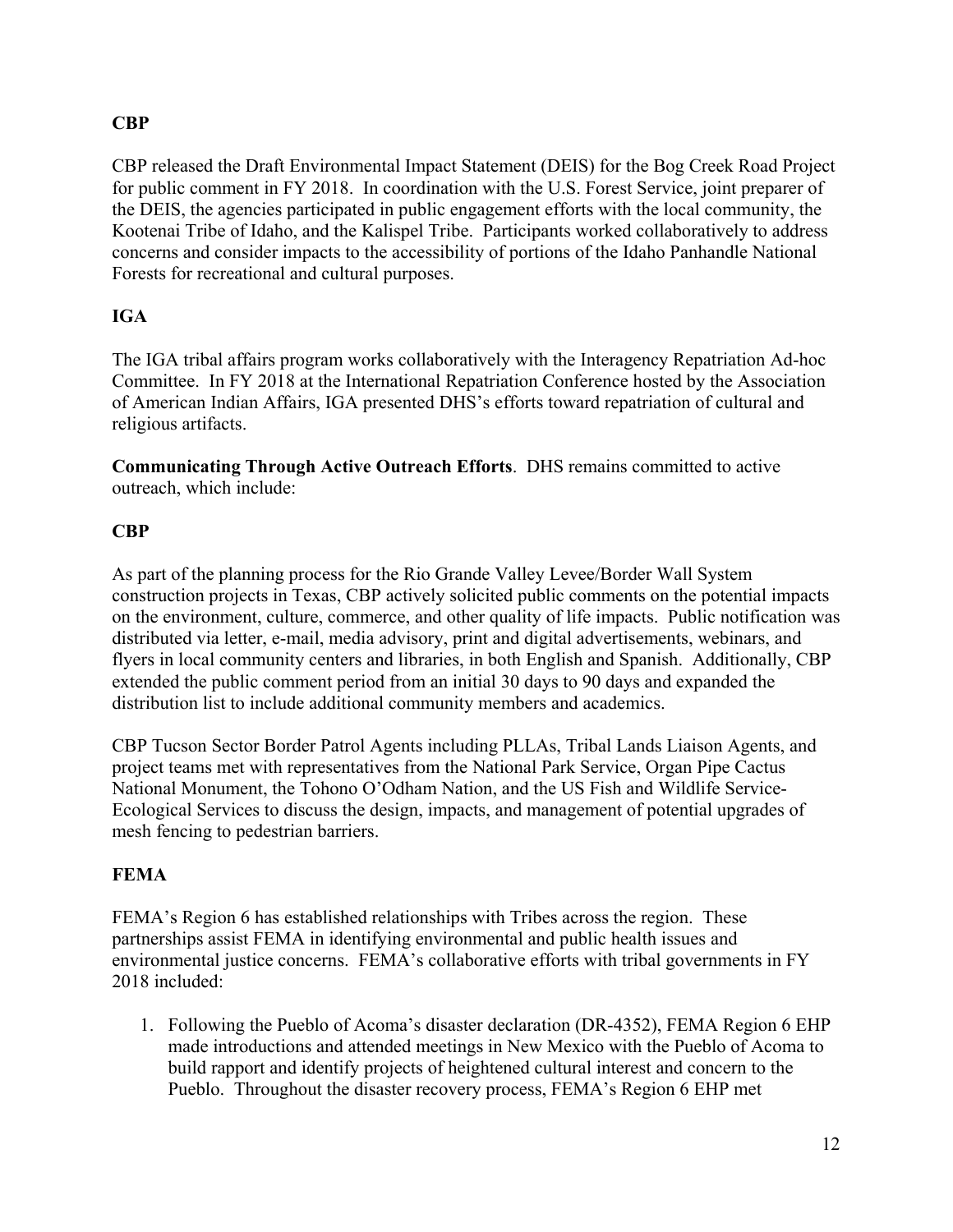continuously with the Pueblo to refine and accurately address the disaster project interests, goals, and priorities raised.

- 2. In May 2018, FEMA's Region 6 successfully secured two federally recognized tribal partners—the Comanche Nation and the Alabama-Coushatta Tribe of Texas—to present at the May 2018 Hurricane Harvey Unified Federal Review (UFR) Summit. The UFR Summit provided a forum for the tribes to share unique history, experiences, and perspectives on government-to-government consultation and guidance on streamlining tribal consultation efforts.
- 3. On May 2018, FEMA Region 6 provided in-person training to the Otoe-Missouria Tribe in Red Rock, Oklahoma. The training, which provided an overview of the FEMA environmental planning and historic review process, included a primer on environmental laws, regulations, EOs and an overview of the FEMA grant program.
- 4. FEMA's Region 6 Tribal Liaison served as a member of the tribal working group and planning team of the first Annual Region 6 Tribal Summit held in August 2018. The two-day Summit, which was targeted at tribal emergency managers, addressed preparation and planning for disasters on tribal lands and FEMA's role.

## **ICE**

In FY 2018, ICE issued project scoping letters to tribal groups and local officials during the initial phases of an EA at the Port Isabel Service Processing Center in Los Fresnos, Texas. ICE also published a Notice of Availability of the draft EA in both English and Spanish.

## **USCG**

The USCG Office of Acquisitions (CG-9) regularly assesses impacts on low-income and minority communities as a part of NEPA compliance. During FY 2018, the environmental justice analysis for the acquisition of Polar Security Cutters (PSC) included expansive public outreach. CG-9 sent notifications to every tribe in Alaska and the Pacific Northwest, and held in-person scoping meetings in Barrow, Nome, Kotzebue, and Anchorage, Alaska. Moving forward, CG-9 is planning for development of a Plan of Cooperation in conjunction with local indigenous populations whose subsistence hunting/fishing practices may be affected by compliance with the Marine Mammal Protection Act.

During FY 2018, OES-3 conducted informal outreach with multiple Native Alaskan corporations, industries, and tribal representatives of three Arctic Alaskan communities. OES-3 provided updates on topics raised at both the Arctic Council and IMO. The outreach focused upon a proposed heavy fuel oil ban for ships in the Arctic and the potential impacts on Arctic communities and industries.

At the request of tribal representatives, the CG-BRG met with tribal representatives regarding the Pebble Open Pit Mine project in Bristol Bay, Alaska. The USCG is a cooperating agency for this project. CG-BRG shared information regarding the bridge permitting process, roles and responsibilities, and points of contact for other maritime related project aspects.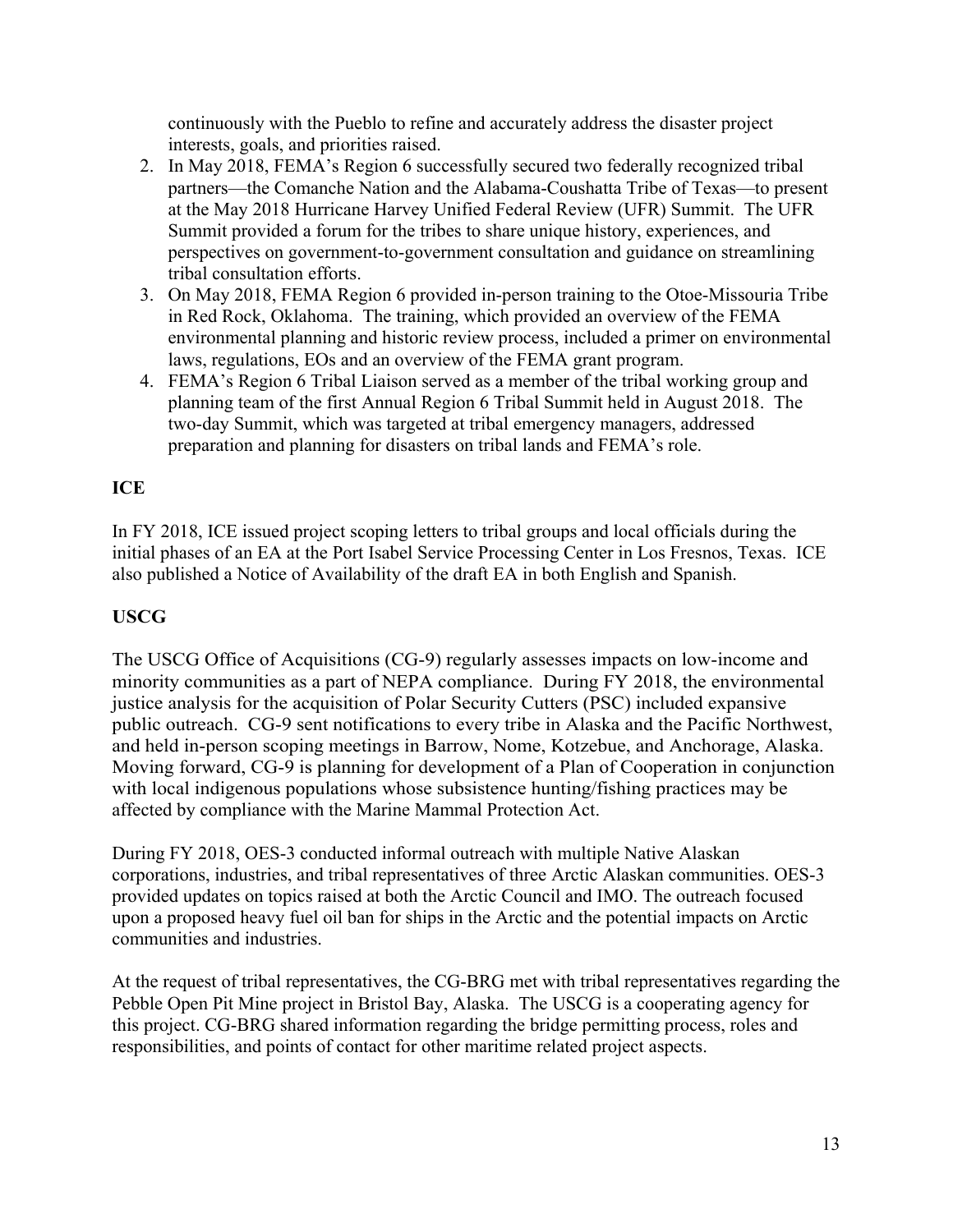#### <span id="page-15-0"></span>**VI. Notable and Innovative Community-based Projects**

### **FEMA**

The Louisiana Integration Recovery Office (LIRO) EHP program identified a Community of Concern during the NEPA scoping process for the Joint Infrastructure Recovery Request Project Desire Group A (DR-1603). A Community of Concern is a small geographic area with a higher than average concentration of low-income and/or minority populations. The scope of work consisted of road, sidewalk, and sewer repair measures to protect the health, safety, and property of the Desire Area Neighborhood. The southwest portion of the Desire Area Group A Road Network project area overlies the footprint of the Agriculture Street Landfill, an active municipal landfill for New Orleans from approximately 1909 to 1958. Work consisted of repairing or completely reconstructing the streets and sidewalks down to the sub-grade. Due to the likely presence of hazardous material under the existing roads, the proposed scope of work had the potential to create disproportionately high adverse impacts on minority and/or low-income populations. Residents of the Press Park Housing Development raised concerns about hazardous materials and toxic substances. In response, FEMA, the City of New Orleans, and the Sewage and Water Board, developed a public involvement and environmental strategy. FEMA also coordinated with the EPA and Louisiana Department of Environmental Quality (LDEQ) via a Solicitation of Views.

FEMA's Region 6 executed an agreement for State of Texas-led direct housing mission response to Hurricane Harvey (DR-4332), which required FEMA review for environmental consideration to include environmental justice. Many of the most vulnerable low-income, minority communities were heavily impacted and in greatest need of housing resources. Eligibility for direct housing included the avoidance of high risk flood zones and meeting minimization standards for applicants receiving housing units. FEMA policies implemented effectively avoided, minimized, and mitigated future threats and adverse impacts.

FEMA's Region 6 EHP reviewed and cleared grant HMGP DR-4199-NM, Project #11, Santa Clara Pueblo Flood Mitigation Project. Through this project, Santa Clara Pueblo aims to mitigate flood risk to infrastructure in the upper canyon and the village from annual monsoon rainfall events occurring after several wildfires in the area. Currently the lives and safety of Pueblo residents, as well as critical Pueblo infrastructure, are at severe risk of flooding and erosion. The project includes improvements and restoration at three crossings in the upper canyon along Santa Clara Creek.

#### **United State Immigration and Customs Enforcement (ICE)**

ICE continues to work on rehabilitating a storm damaged communications site in Puerto Rico. This rehabilitation, including upgrading the power supply by constructing a solar poweredmicrogrid, will have the ancillary effect of providing resilient communication equipment in Puerto Rico, which experienced significant impacts during the 2017 hurricanes.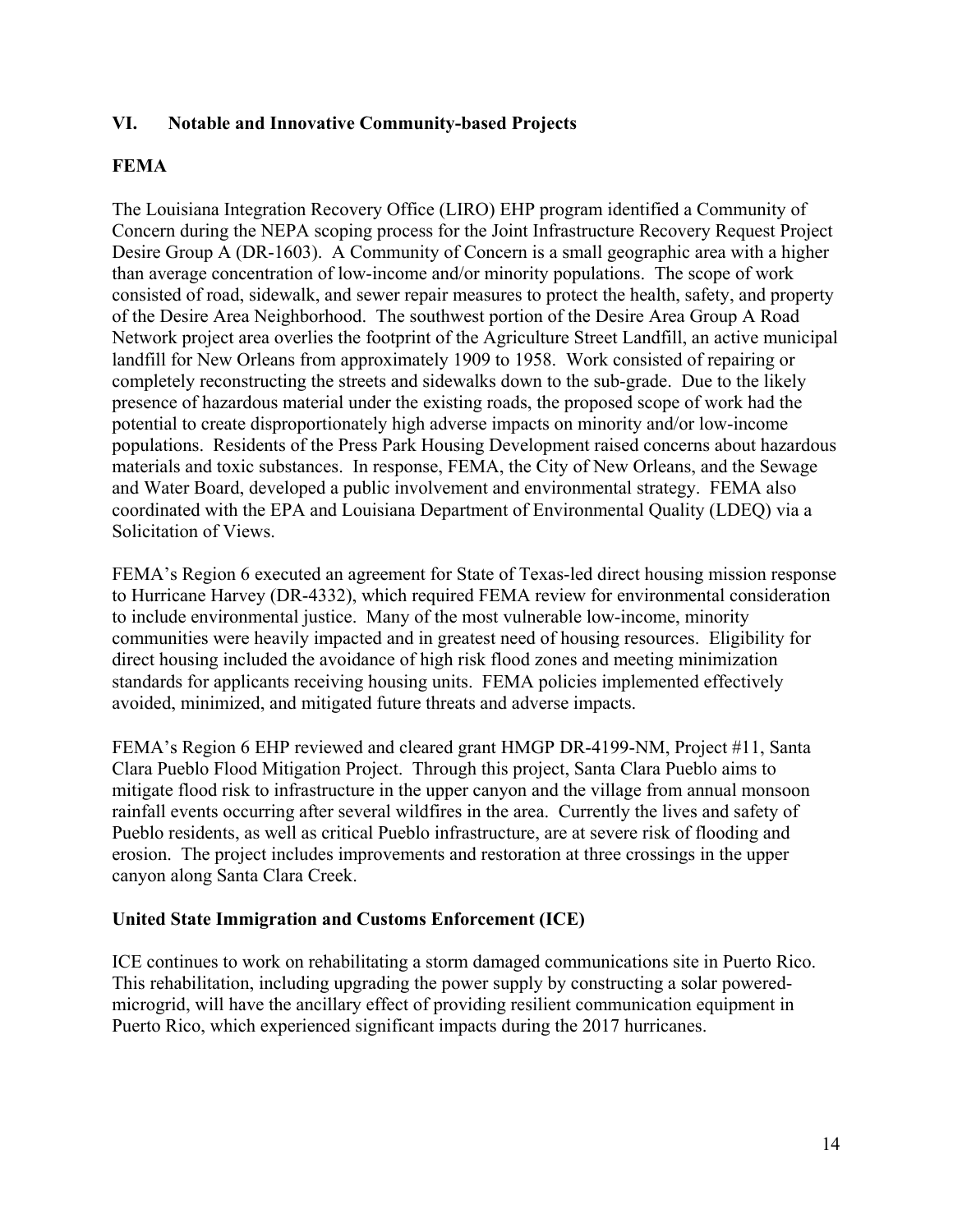## **IGA**

The IGA tribal affairs program worked directly with FEMA staff in their consideration of a disaster declaration for the Oglala Sioux Tribe on the Pine Ridge reservation. Although the request for individual assistance to repair 60 homes from storm damage was denied, the engagement brought about a greater understanding and awareness of the challenges facing the Pine Ridge reservation as one of the most economically depressed areas in the country.

## <span id="page-16-0"></span>**VII. Public Comments**

No public comments were received on the FY 2017 Environmental Justice Annual Implementation Progress Report. DHS remains open to public comment on the DHS EJ Strategy and Annual Reports.

## <span id="page-16-1"></span>**VIII. Updates and Revisions to the DHS EJ Strategy**

The DHS Environmental Justice Strategy was approved in February 2012 and outlines a number of strategic objectives. Appendix A: 2012 Strategic Objectives Update, summarizes the Department's progress against the 2012 goals. The DHS Environmental Justice Strategy is available to the public at [https://www.dhs.gov/dhs-environmental-justice-strategy.](https://www.dhs.gov/dhs-environmental-justice-strategy) There are no updates or revisions to the DHS Environmental Justice Strategy for this reporting period.

## <span id="page-16-2"></span>**IX. Conclusion**

This FY 2018 Environmental Justice Annual Implementation Progress Report serves as the official update of Department's activities for the implementation of the 2012 DHS Environmental Justice Strategy. The Department remains committed, to the greatest extent practicable and permitted by law, to integrate environmental justice into its programs, policies, and activities, by identifying and addressing, as appropriate, the disproportionately high and adverse human health or environmental effects on minority and low-income populations throughout the United States, including its territories and possessions, such as the Commonwealth of Puerto Rico and the Commonwealth of the Northern Mariana Islands.